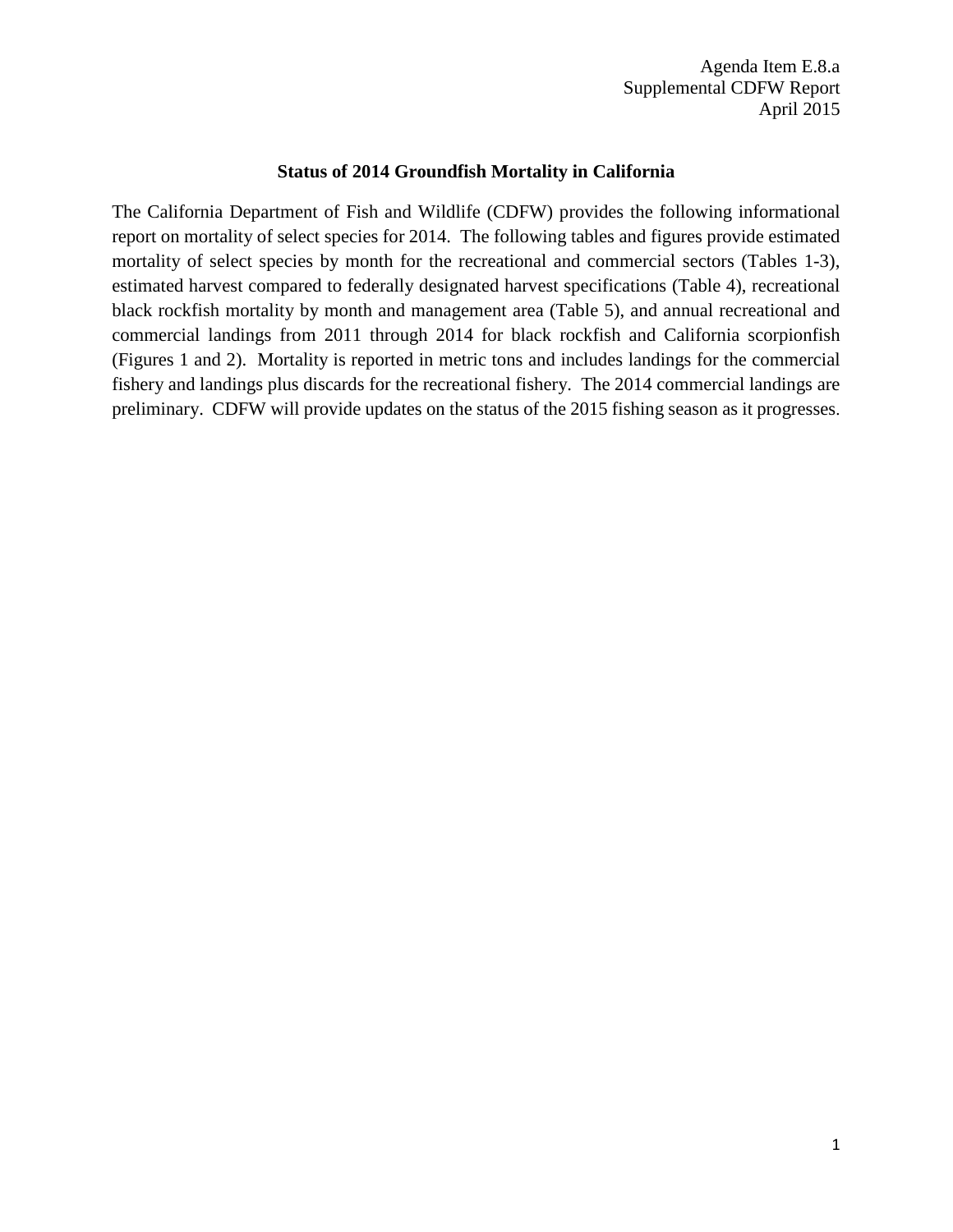| <b>Species</b>                         | Jan                      | Fe b                     | Mar                      | Apr                      | May                      | June                     | July                     | Aug                      | Sep                      | Oct                      | <b>Nov</b>               | Dec                      | <b>Total</b> |
|----------------------------------------|--------------------------|--------------------------|--------------------------|--------------------------|--------------------------|--------------------------|--------------------------|--------------------------|--------------------------|--------------------------|--------------------------|--------------------------|--------------|
| <b>BOCACCIO</b>                        | $\overline{0}$           | 0.1                      | 11.1                     | 9.2                      | 13.4                     | 11.1                     | 10.8                     | 7.3                      | 10.1                     | 7.5                      | 14.7                     | 4.4                      | 99.7         |
| <b>CANARY</b>                          | $\sim$                   | $\sim$                   | $\mathbf{0}$             | $\sim$                   | 1.3                      | 2.1                      | 2.8                      | 3.3                      | 2.6                      | 1.6                      | 1.3                      | 0.6                      | 15.6         |
| <b>COWCOD</b>                          | $\overline{\phantom{a}}$ | $\overline{\phantom{a}}$ | 0.2                      | 0.2                      | 0.1                      |                          | 0.1                      | $\mathbf{0}$             | $\overline{\phantom{a}}$ | $\overline{\phantom{a}}$ | 0.1                      | $\overline{\phantom{a}}$ | 0.7          |
| <b>YELLOWEYE</b>                       | $\sim$                   | $\overline{\phantom{a}}$ | $\overline{\phantom{a}}$ | $\sim$                   | $\mathbf{0}$             | 0.1                      | 0.3                      | 0.4                      | 0.2                      | $\mathbf{0}$             | $\mathbf{0}$             | $\overline{\phantom{a}}$ |              |
| <b>Black Rockfish</b>                  | 0.1                      | 0.1                      | $\mathbf{0}$             | 0.5                      | 24.9                     | 55.2                     | 108.9                    | 87.4                     | 40.5                     | 11.3                     | 8.2                      | 2.6                      | 339.7        |
| Blackgill<br>Rockfish                  | $\overline{\phantom{a}}$ |                          | $\overline{\phantom{a}}$ | $\overline{\phantom{a}}$ | $\overline{\phantom{a}}$ | $\overline{\phantom{a}}$ | $\overline{\phantom{a}}$ | $\overline{\phantom{a}}$ | $\overline{\phantom{a}}$ | $\overline{\phantom{a}}$ | $\overline{\phantom{a}}$ | $\overline{\phantom{a}}$ | $\mathbf{0}$ |
| <b>Blue Rockfish</b>                   | 0.1                      | 0.2                      | 0.9                      | 0.3                      | 7.8                      | 12.7                     | 27.5                     | 28.8                     | 12.9                     | 20.4                     | 13.5                     | 9                        | 134.1        |
| Cabezon                                | 0.8                      | 0.6                      | 3.3                      | 1.7                      | 7.1                      | 8                        | 10.7                     | 7.3                      | 4.3                      | 2.8                      | 2.2                      | 1.9                      | 50.7         |
| CA<br>Scorpionfish                     | 8                        | 5.1                      | 2.3                      | 5.2                      | 19.3                     | 37.4                     | 19.9                     | 10.9                     | 7.4                      | 6.1                      | 0.9                      | 0.1                      | 122.6        |
| Greenlings                             | 0.1                      |                          | 0.8                      | 1.3                      | 1.5                      | 3.9                      | $\overline{4}$           | 1.7                      | 1.5                      | 1.4                      | 0.5                      | 0.2                      | 17.9         |
| Lingcod                                | 0.9                      | 0.2                      | 6.1                      | 8.7                      | 55.7                     | 79.2                     | 127.3                    | 104.2                    | 74.6                     | 48.1                     | 40.5                     | 26.1                     | 571.6        |
| Nearshore RF<br>North                  | $\overline{0}$           | $\boldsymbol{0}$         | $\mathbf{0}$             | $\boldsymbol{0}$         | 0.6                      | 0.7                      | $\overline{c}$           | 2.2                      | 1                        | 0.3                      | $\boldsymbol{0}$         | $\overline{0}$           | 6.8          |
| Nearshore RF<br>$\operatorname{South}$ |                          | 1.9                      | 14.4                     | 14.5                     | 41.4                     | 63                       | 108.5                    | 86.8                     | 56.2                     | 46.8                     | 40.1                     | 25.1                     | 499.7        |

Table 1. Estimated mortality (mt) of select groundfish species in the California recreational fishery by month, 2014.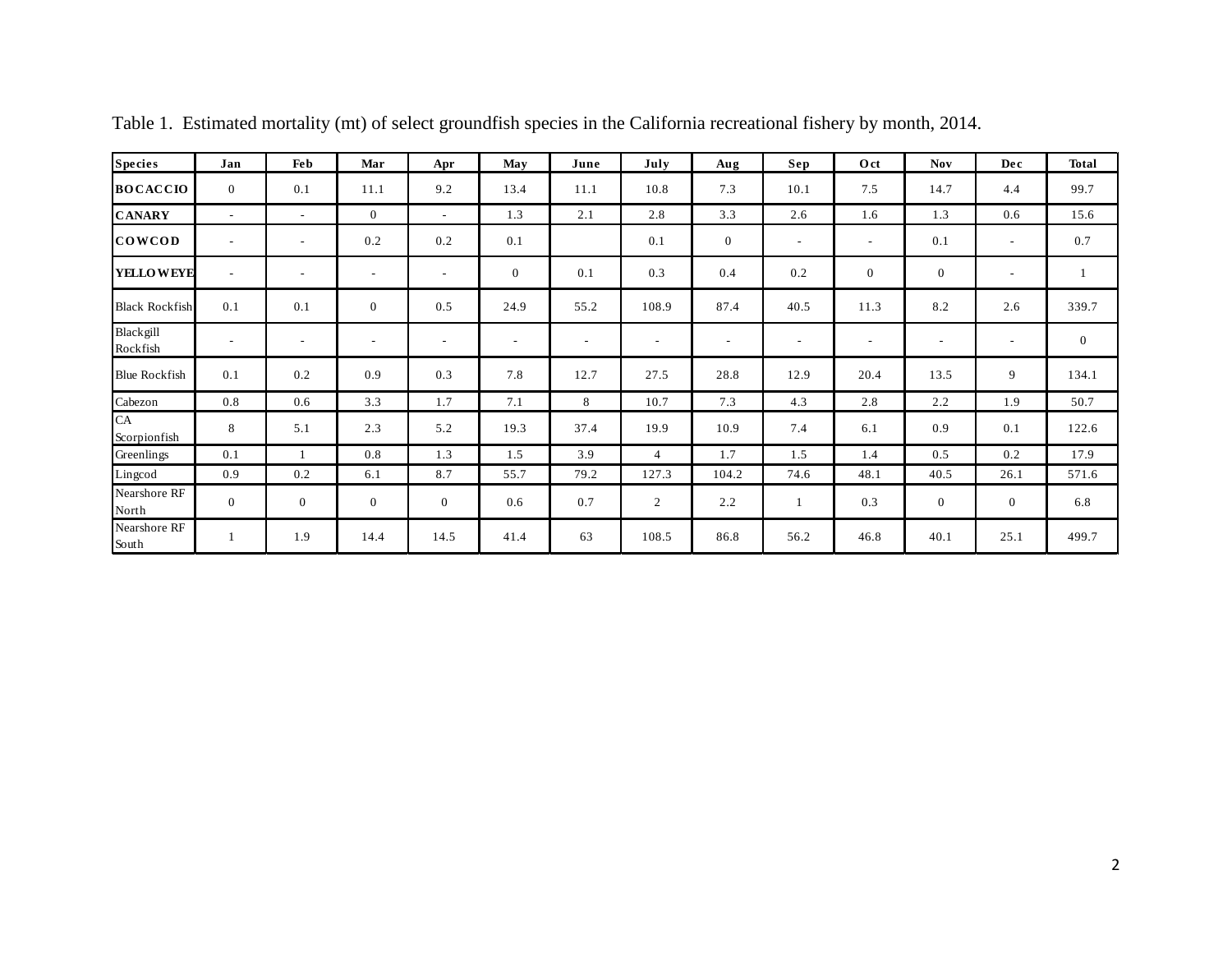| <b>Species</b>        | Jan                      | Feb                      | Mar                      | Apr                      | May                      | Jun                      | Jul                      | Aug                      | Sep                      | Oct                      | <b>Nov</b>               | Dec | <b>Total</b> |
|-----------------------|--------------------------|--------------------------|--------------------------|--------------------------|--------------------------|--------------------------|--------------------------|--------------------------|--------------------------|--------------------------|--------------------------|-----|--------------|
| <b>BOCACCIO</b>       | 0.8                      | 0.4                      | $\sim$                   | 0.1                      | 0.4                      | 0.2                      | 0.6                      | 0.4                      | 0.6                      | 0.7                      | 0.7                      | 0.7 | 5.5          |
| <b>CANARY</b>         | $\overline{\phantom{a}}$ | $\overline{\phantom{a}}$ | ٠                        | $\overline{\phantom{a}}$ | $\overline{\phantom{a}}$ | $\overline{\phantom{a}}$ | $\overline{\phantom{a}}$ | $\overline{\phantom{a}}$ | $\overline{\phantom{a}}$ | $\overline{\phantom{a}}$ | $\overline{\phantom{a}}$ |     | $\mathbf{0}$ |
| <b>COWCOD</b>         | $\overline{\phantom{a}}$ | $\overline{\phantom{a}}$ | $\overline{\phantom{a}}$ | $\overline{\phantom{a}}$ | $\overline{\phantom{a}}$ | $\overline{\phantom{a}}$ | $\overline{\phantom{a}}$ | $\overline{\phantom{a}}$ | $\overline{\phantom{a}}$ | $\overline{\phantom{a}}$ | $\overline{\phantom{a}}$ |     | $\mathbf{0}$ |
| <b>YELLOWEYE</b>      | $\overline{\phantom{a}}$ | $\overline{a}$           | $\overline{\phantom{a}}$ | $\overline{\phantom{a}}$ | $\overline{\phantom{a}}$ | $\overline{\phantom{a}}$ | $\overline{\phantom{a}}$ | $\overline{\phantom{0}}$ | $\overline{\phantom{a}}$ | $\overline{\phantom{a}}$ | $\overline{\phantom{a}}$ |     | $\mathbf{0}$ |
| <b>Black Rockfish</b> | 0.9                      | 1.6                      | 0.5                      | 2.2                      | 6.4                      | 3.9                      | 5.7                      | 6.6                      | 1.7                      | 2.0                      | 2.0                      | 0.2 | 33.8         |
| Blackgill<br>Rockfish | 6.4                      | 6.7                      | 5.9                      | 2.7                      | 2.8                      | 2.4                      | 3.8                      | 2.0                      | 17.9                     | 4.9                      | 2.3                      | 1.0 | 58.6         |
| <b>Blue Rockfish</b>  | 0.7                      | 0.5                      | 0.0                      | 0.0                      | 0.3                      | 0.4                      | 0.8                      | 0.6                      | 0.7                      | 0.9                      | 1.0                      | 0.3 | 6.4          |
| Cabezon               | 2.0                      | 1.4                      | $\overline{\phantom{a}}$ | $\overline{\phantom{a}}$ | 5.8                      | 3.1                      | 6.2                      | 2.7                      | 2.5                      | 2.3                      | 2.1                      | 0.7 | 28.8         |
| CA<br>Scorpionfish    | 0.04                     | 0.02                     | 0.06                     | $\overline{\phantom{a}}$ | 0.31                     | 0.23                     | 0.28                     | 0.24                     | 0.02                     | 0.00                     | 0.00                     |     | 1.2          |
| Greenlings            | 0.5                      | 0.2                      | 0.0                      | 0.0                      | 0.9                      | 0.4                      | 0.8                      | 0.4                      | 0.4                      | 0.3                      | 0.3                      | 0.1 | 4.3          |
| Lingcod               | 0.6                      | 0.2                      | 0.7                      | 2.7                      | 9.5                      | 8.9                      | 30.5                     | 15.5                     | 12.7                     | 12.9                     | 10.7                     | 0.6 | 105.5        |
| Nearshore RF<br>North | 0.0                      | 0.0                      | 0.0                      | 0.0                      | 0.1                      | 0.0                      | 0.1                      | 0.1                      | 0.0                      | 0.1                      | 0.0                      | 0.0 | 0.5          |
| Nearshore RF<br>South | 7.6                      | 5.3                      | 0.0                      | 8.3                      | 8.5                      | 13.2                     | 9.6                      | 8.9                      | 8.3                      | 8.3                      | 8.0                      | 4.6 | 90.8         |

Table 2. Estimated mortality (mt) of select groundfish species in the California commercial fishery by month, 2014.

Note: Commercial landings are reported for all sectors (trawl and non-trawl). Data are preliminary and estimates do not include discard mortality. A blank cell ( - ) indicates no recorded landings for that species/month. A cell with 0.0 indicates a trace amount of landing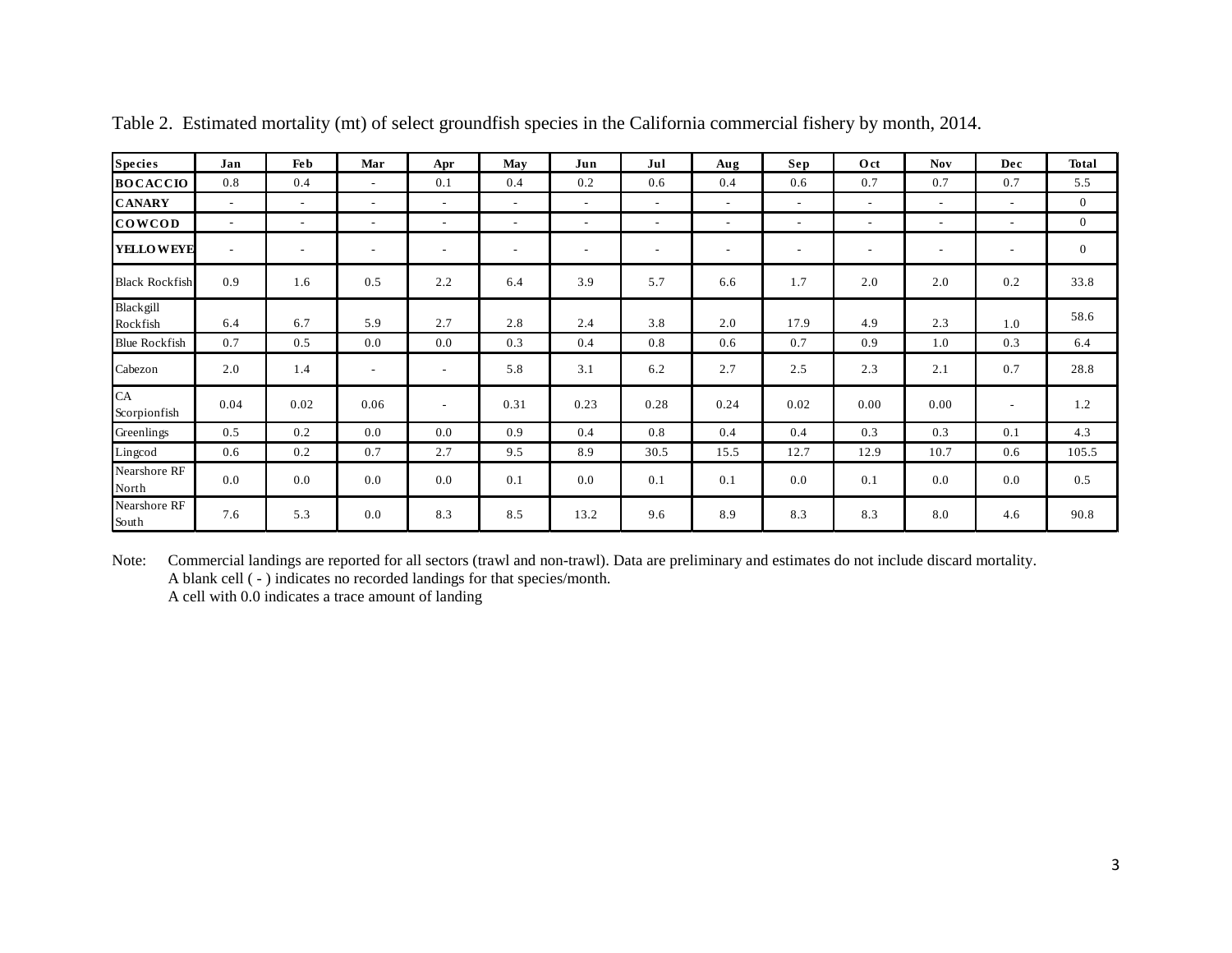Table 3. Estimated mortality (mt) of select groundfish species in the California combined recreational and commercial fisheries, 2014.

| <b>Species</b>            | Total |
|---------------------------|-------|
| <b>BOCACCIO</b>           | 105.0 |
| <b>CANARY ROCKFISH</b>    | 15.6  |
| <b>COWCOD</b>             | 0.7   |
| YELLOWEYE ROCKFISH        | 1.1   |
| Black Rockfish            | 373.5 |
| Blackgill Rockfish        | 58.6  |
| Blue Rockfish             | 140.4 |
| Cabezon                   | 79.6  |
| Calif Scorpionfish        | 123.8 |
| Greenlings                | 22.3  |
| Lingcod                   | 677.3 |
| <b>Nearshore RF North</b> | 7.3   |
| <b>Nearshore RF South</b> | 590.5 |

Table 4. Estimated mortality (mt) of select groundfish species in California compared to corresponding 2014 harvest specifications.

|                                      |                                |                                       | Management reference<br>points |               |  |  |
|--------------------------------------|--------------------------------|---------------------------------------|--------------------------------|---------------|--|--|
|                                      | Reference point<br>description | <b>Estimated</b><br>mortality<br>(mt) | ACL/HG<br>(mt)                 | (%)<br>ACL/HG |  |  |
| <b>Overfished Stocks</b>             |                                |                                       |                                |               |  |  |
| Bocaccio                             | $HG$ (rec)                     | 105.0                                 | 172.5                          | 61%           |  |  |
| Canary rockfish                      | $HG$ (rec)                     | 15.6                                  | 23.3                           | 67%           |  |  |
| Cowcod                               | Non-Trawl Alloc.               | 0.7                                   | 1.9                            | 37%           |  |  |
| Yelloweye rockfish                   | $HG$ (rec)                     | 1.1                                   | 3.4                            | 33%           |  |  |
| <b>Non-Overfished Stocks</b>         |                                |                                       |                                |               |  |  |
| Black rockfish                       | HG (statewide)                 | 373.5                                 | 420.0                          | 89%           |  |  |
| Blackgill rockfish S. 40°10' N. Lat. | HG(S 40°10')                   | 58.6                                  | 110.0                          | 52%           |  |  |
| Blue rockfish                        | HG (statewide)                 | 140.4                                 | 236.0                          | 59%           |  |  |
| Cabezon                              | ACL                            | 79.6                                  | 158.0                          | 50%           |  |  |
| California scorpionfish              | <b>ACL</b>                     | 123.8                                 | 117.0                          | 106%          |  |  |
| Lingcod                              | ACL                            | 677.3                                 | 1054.0                         | 64%           |  |  |
| Nearshore rockfish South             | ACL $(S 40°10'')$              | 590.5                                 | 990.0                          | 60%           |  |  |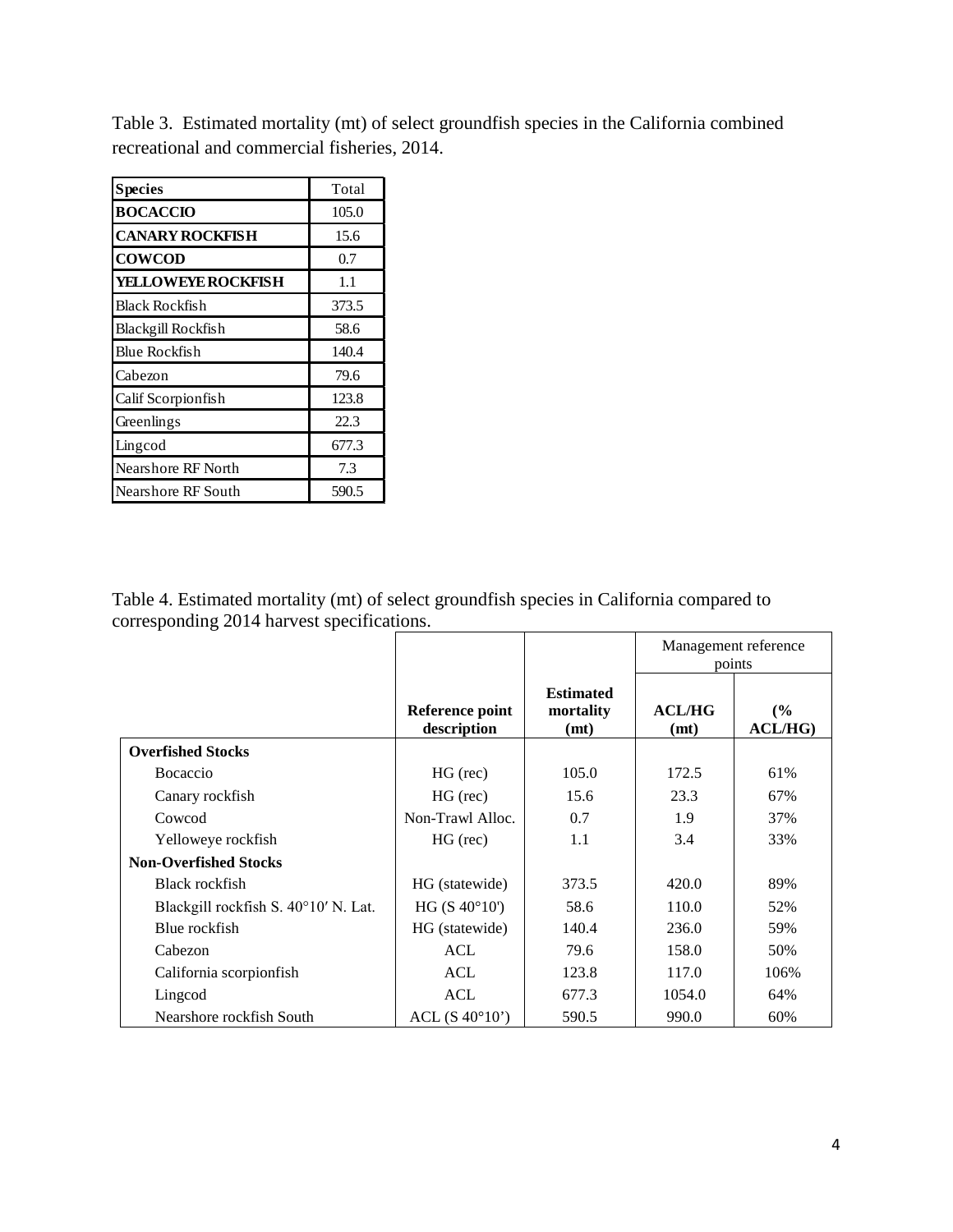| <b>Management</b><br>Area | Jan | Feb | Mar             | Apr | May  | Jun  | Jul   | Aug  | <b>Sep</b> | Oct  | Nov | Dec | <b>Total</b> |
|---------------------------|-----|-----|-----------------|-----|------|------|-------|------|------------|------|-----|-----|--------------|
| Northern                  | 0.1 | 0.1 | -               | 0.4 | 16.0 | 24.9 | 57.3  | 52.7 | 19.6       | 4.6  | -   | -   | 175.7        |
| Mendocino                 | -   | -   |                 | 0.0 | 4.3  | 8.7  | 11.3  | 15.2 | 2.7        | 0.3  | 0.3 | 0.1 | 43.0         |
| San Francisco             | 0.0 | -   | $\qquad \qquad$ | 0.1 |      | 17.3 | 33.8  | 13.4 | 15.7       | 4.8  | 6.4 | 2.1 | 95.3         |
| Central                   | -   | 0.0 | 0.0             | 0.0 | 3.0  | 3.8  | 6.3   | 6.0  | 2.4        | 1.5  | 1.5 | 0.5 | 25.1         |
| Southern                  | 0.0 | 0.0 | 0.0             | 0.0 | 0.0  | 0.4  | 0.1   | 0.0  | 0.0        | 0.0  | 0.0 | 0.0 | 0.6          |
| Total                     | 0.1 | 0.1 | 0.0             | 0.5 | 24.9 | 55.2 | 108.9 | 87.4 | 40.5       | 11.3 | 8.2 | 2.6 | 339.7        |

Table 5. Black rockfish mortality in the California recreational fishery by management area and month, 2014. A blank cell ( - ) indicates no reported mortality for that month.



Figure 1. Black rockfish mortality in metric tons (mt) from the California recreational and commercial fisheries from 2011 through 2014 compared to the statewide harvest guideline (420 mt) which has been in effect since 2009.